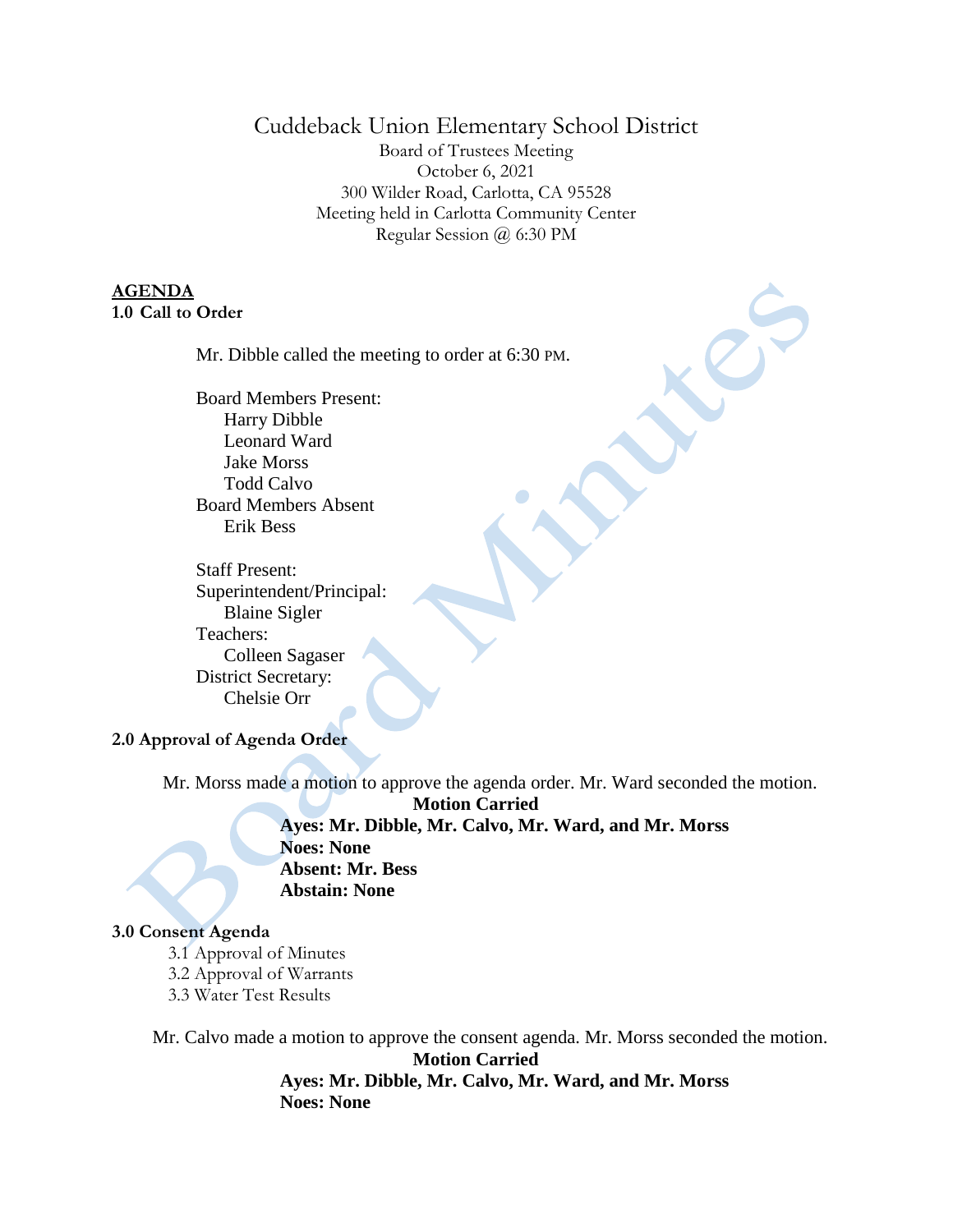## **Absent: Mr. Bess Abstain: None**

#### **4.0 Community Comment**

Mrs. Sagaser shared with the Board that the K-3<sup>rd</sup> grades participated in St. Jude's bike-athon on Friday, raising close to \$1,300 for the charity.

### **5.0 Community Comment Related to LCAP**

No comment related to the LCAP noted.

## **6.0 Public Hearing Regarding Instructional Materials**

Mr. Sigler would like to use the Esser III to fund the infrastructure project. The project will see the entire school re-cabled to allow for new phone, bell, alarm, etc. systems to be installed, bringing Cuddeback into the  $21<sup>st</sup>$  century.

## **7.0 Information, Discussion, Possible Action Items**

7.1 Information Item: Quarterly Report on Williams Uniform Complaints

Another stellar quarter with no complaints to report. Keep up the excellent work, Cuddeback!

7.2 Information Item: Update on ESSER III Expenditure Plan

ESSER III expenditure plan will be revisited the last week of September in a special board meeting to finalize the allotment plan.

7.3 Possible Action Item: Resolution #2020-2021-03 Sufficient Instructional Materials

Mr. Calvo made a motion to approve resolution #2020-2021-03. Mr. Morss seconded the

## motion. **Motion Carried Ayes: Mr. Dibble, Mr. Calvo, Mr. Ward, and Mr. Morss Noes: None Absent: Mr. Bess Abstain: None**

7.4 Possible Action Item: Consider Classified Employee Salary Schedule Adjustment for 2021-22

Mr. Sigler presented the updated proposed classified employee salary schedule adjustment.

Mr. Dibble made a motion to approve the 21-22 classified employee salary schedule adjustment, retroactive to July 1, 2021. Mr. Calvo seconded the motion. **Motion Carried**

# **Ayes: Mr. Dibble, Mr. Calvo, Mr. Ward, and Mr. Morss**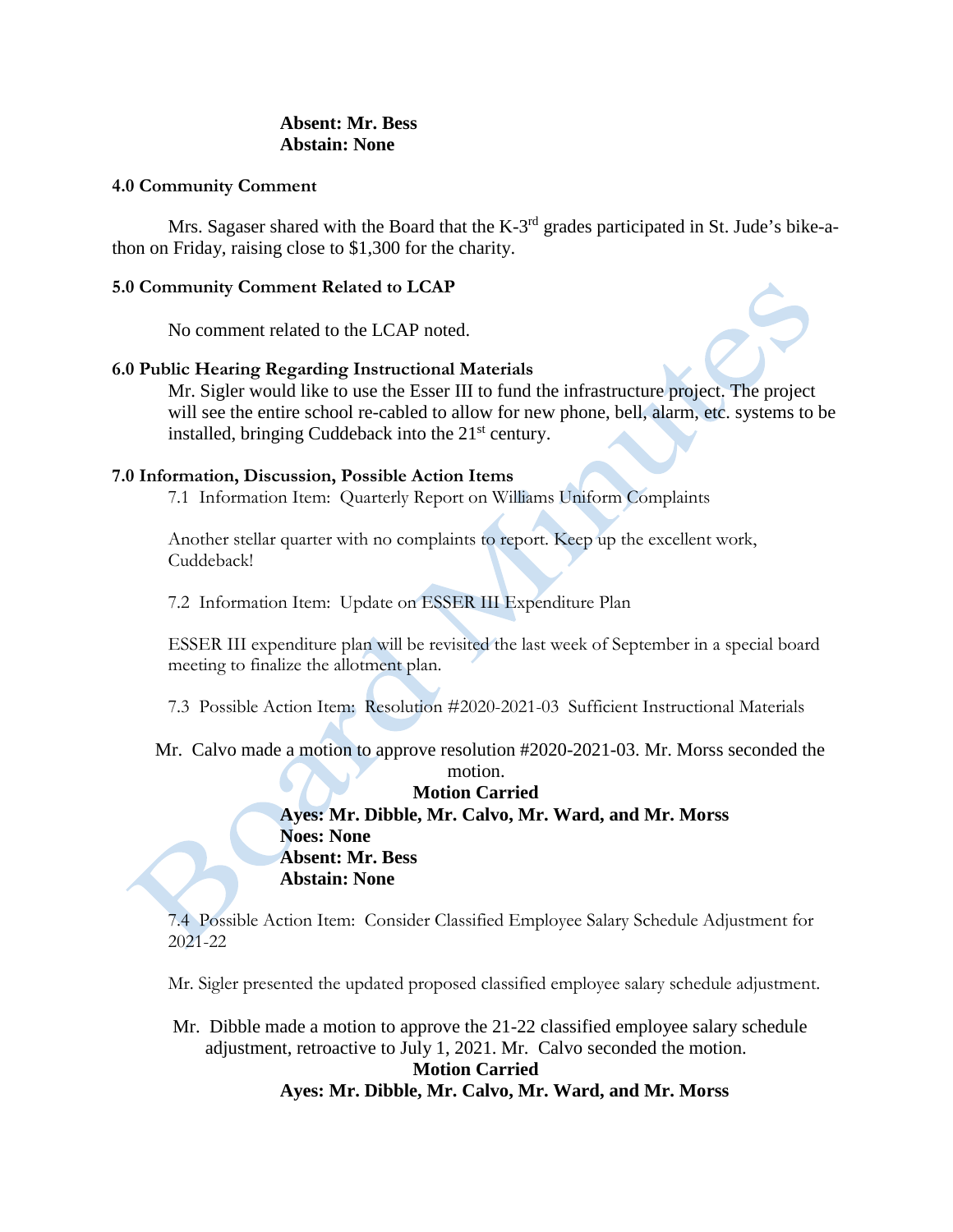### **Noes: None Absent: Mr. Bess Abstain: None**

7.5 Possible Action Item: Consider Increase of Substitute Teacher Pay Rate

There is a drastic shortage of substitute teachers in Eel River Valley. The higher sub rate will hopefully entice subs to apply at Cuddeback.

Mr. Dibble made a motion to approve an increase of substitute teacher pay rate. Mr. Ward seconded the motion.

# **Motion Carried Ayes: Mr. Dibble, Mr. Calvo, Mr. Ward, and Mr. Morss Noes: None Absent: Mr. Bess Abstain: None**

7.6 Possible Action Item: Consider Approval of Stipend Positions for 2021-22

Mr. Sigler and the Board discussed the various stipend positions for this school year.

Mr. Calvo made a motion to approve the 2021-2022 stipend positions. Mr. Morss seconded

the motion. **Motion Carried Ayes: Mr. Dibble, Mr. Calvo, Mr. Ward, and Mr. Morss Noes: None Absent: Mr. Bess Abstain: None**

# **8.0 Superintendent's Report**

CHP inspection occurred on Monday. We have a satisfactory rating.

The Carlotta Community Center has a new washer and dryer to service the community and school.

Volleyball is coming to an end. It was a great season.

Basketball starts next year. For both volleyball and basketball, weekly covid rapid tests, as well as masking will be mandated. All games are away, due to the size of our gym and the inability to social distance.

The board discussed the lunch program, how Seamless Summer is affect the amount of lunches we serve this year, and universal school lunch next year.

The Board also discussed the impending vaccine mandates and how that will affect schools and our enrollment.